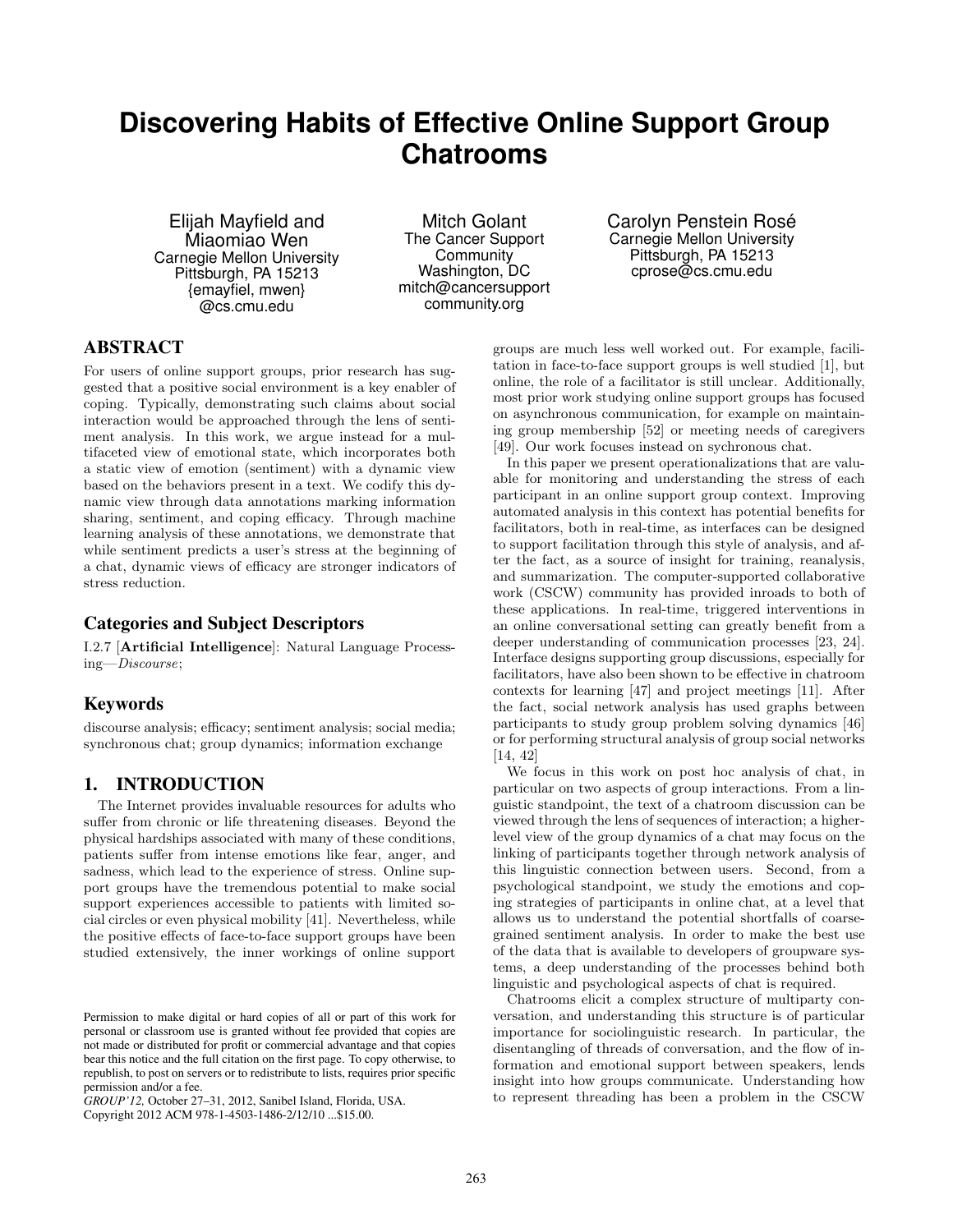community for many years [45]. Often, CSCW researchers have followed the conversation analysis framework and the notion of adjacency pairs from Schegloff [43]. One study has directly applied this framework to the context of online support groups [35], identifying the structure of interactions between facilitators and patients.

In prior work attempting to understand the emotion of speakers, identifying the coping strategies and the social connections being made between speakers has typically been formulated as a sentiment analysis problem, where speakers' opinions are labelled as either positive or negative. This formulation has been used to understand group discussions in numerous contexts, such as political blog posts [39] or visualizations of computer-mediated communication [32]. In these works, emotion or sentiment is treated as a property of the language employed in the text. Language then reflects the emotional state of the one who has uttered that text.

In contrast, our work aligns with a more complex view of emotion, in which text reflects not just the bias of the one who has uttered the text, but also of their assumed audience. This view has been largely explored in sociolinguistic literature, both in the context of fiction writing [7] and publication within academic communities [19]. Work in this tradition expects a text not only to display the projected image of the author but also that of the assumed audience. In our work, we explore an additional factor, namely, the contrast between the reflection of the participant's emotional state and the reflection of how that emotional state is changing through participation in the interaction of a chatroom. Automating this style of analysis has led to more complex modelling of bias detection [33] or contentiousness of viewpoints in news articles [40].

To further researchers' understanding of these processes, we demonstrate this contrast in the context of online support groups through an empirical analysis of chatroom behavior, both at the level of basic information flow, and at the level of framing the coping experience itself. We demonstrate that the features that predict emotional state are different from the features that predict changes in emotional state over the duration of the conversation. This analysis argues against the idea that emotion is a property of text, and argues instead for a slightly more nuanced view. By this understanding, conversational strategies operate on emotions, and thus emotion and processing emotion may be operationalized as distinct social processes that are encoded in language in distinct ways. To motivate the annotation of our transcripts used by the machine learning models, and explanatory theory from the social cognitive processing model [25] as well as social cognitive theory [3].

In the remainder of the paper we review related work related to theories of coping and work related to analysis of emotion in text. We then describe the data used in our analysis, how the data provides opportunities to contribute to the literature on support groups as well as basic research on conversation. Next we discuss the operationalization of the reliable annotation schemes we have developed, and our annotation effort. Then we present regression models that show the impact of these annotations both on the level of language use, as well as higher-level annotations, for analyzing both entrance stress and shift in stress of a participant over the course of a chat. We conclude with a discussion of the limitations of this work and plans for continued research.

## 2. PRIOR WORK

Our work draws from and contributes to several bodies of literature. First, it draws from the extensive literature on coping, from which we primarily draw from the Social Cognitive Processing model and Social Cognitive Theory. Among other things, this literature promotes disclosure of negative affect in support group interactions. We also examine our data from a linguistic point of view, understanding the nature of discourse and discursive processes for sharing information. Finally, the language technologies community has shown great promise in simpler views of sentiment and emotion recognition, which contributes to the notions of stress and coping that we are interested in. Because we wish to facilitate automated analysis in later stages of our research, we also take into account work from this field.

# 2.1 Social Psychology Theories of Coping

The coping literature provides us with lenses through which we can view conversational behavior in our chat corpus from the perspective of pscyhological processes that have already been identified in the social psychology literature. One such lens is the Social Cognitive Processing model [25], which places a great emphasis on disclosure, positive social settings, and disinhibition. A model that provides a complementary perspective, investigating the constructs of coping efficacy and empowerment, is that of Social Cognitive Theory [3]. We review both here.

The social cognitive processing model defines the coping process as one of intense emotional encounters that provide opportunities for confronting and then integrating traumatic experiences in ones psyche, which is referred to as "adaptation" [25]. In this paradigm, cancer is a traumatic life event that shifts a person's core beliefs about themselves. In this model, stress is caused by a discrepancy between a person's mental model of themself, formed over a lifetime, and the "new normal" that emerges after being diagnosed. Observed events do not match a person's preconceptions. Reducing stress therefore requires either assimilation, where events are reappraised to fit preconceptions, or accommodation, changing preconceptions to fit new information.

These notions can be easily associated with conversational practices. For example, patients who share a great deal of information about themselves, especially through narrative and contemplation, should be expected to reduce stress. A major factor impeding this information sharing, however, is social constraint. Unsupportive social environments, where sharing information is met with unexpected responses or suppression of discussion, are likely to impede the cognitive processing that leads to stress reduction. On the other hand, positive responses and empathetic responses are more likely to foster an environment that encourages emotional expression and validation. This is particularly important in expressing primary negative affect– fear, anger and sadness. Social constraint on disclosure of these emotions leads to increased anxiety, suppressing anger increases the likelihood of hostility, and suppression sadness increasing the likelihood of depression [12].

The issue of social constraint becomes even more important in a chatroom-based online setting, where the only form of support is via a text-based exchange. Walther and others have underscored the "self-disclosure miracle" associated with online support groups: the only method of connection is by sharing about yourself [50]. However, social cues for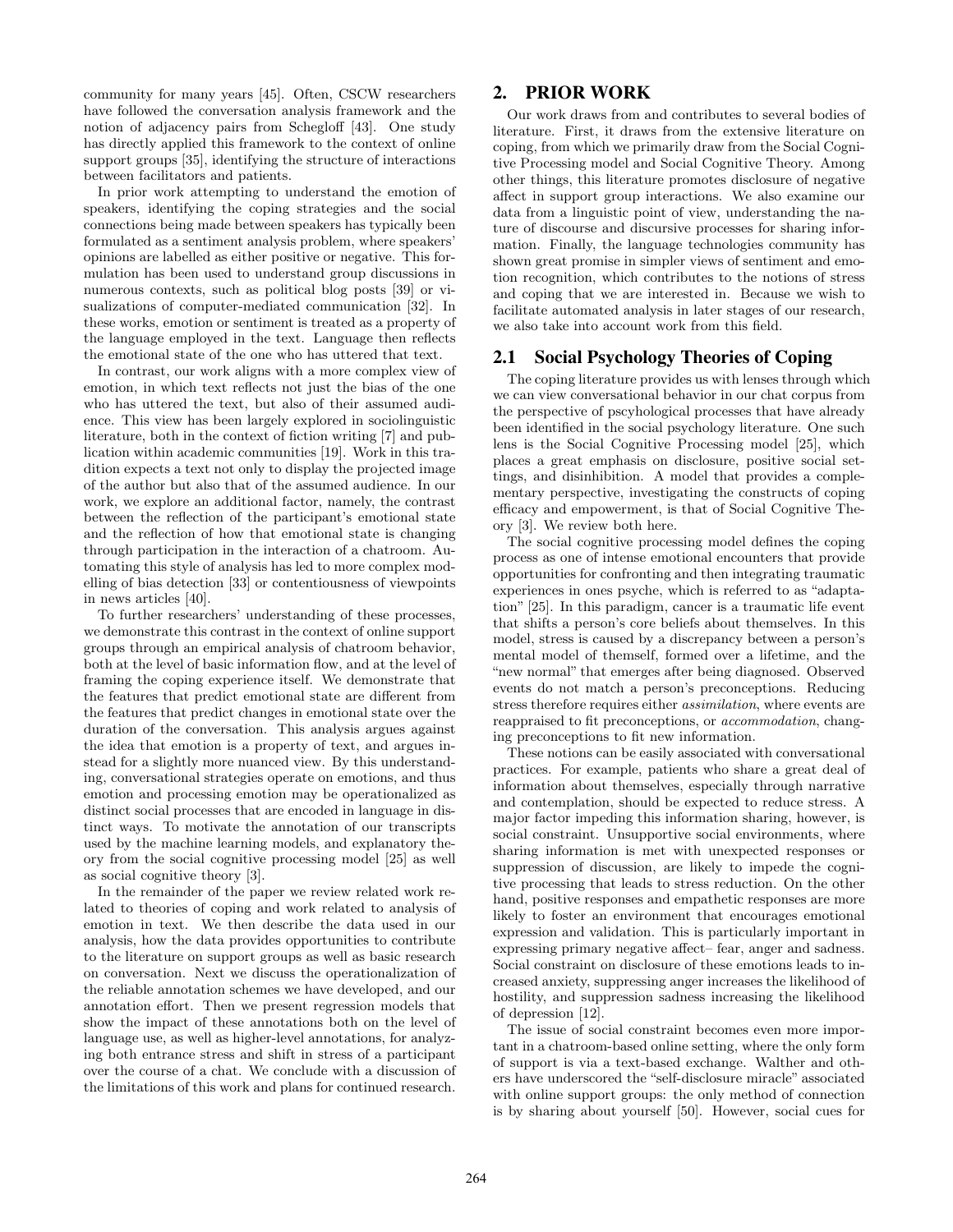cohesively handling multiple "threads" of conversation are more limited in a text-only context [6]. Tone is also difficult due to the lack of both verbal and non-verbal cues, such as body language, and participants overestimate their ability to convey tone [22]. Therefore, informational and emotional exchanges with others who understand your experiences is believed to enhance social cognitive processing.

In our qualitative explorations of the chat data, we noticed that one distinguishing characteristic of participants was the extent to which they framed their hardships as fixable or unfixable. In some cases, this characteristic distinguished individuals who participated in the same interaction, but came out with differential effects on reported distress. In particular, we observed participants who engaged in discussion about their issues framed as fixable and came out reporting a reduction in distress, and in the same interaction observed participants who engaged in discussions in which issues were framed as unfixable, and who came out reporting increased levels of distress. One goal of the analysis we report in this paper was to investigate whether this pattern is stable across the corpus, or only idiosyncratic. In our investigation of the coping literature, we found evidence from questionnaire based research that beliefs in ones ability to cope with hardship is associated with positive tangible effects on well-being [37]. The general concept of Self-efficacy, which is defined as people's belief in their ability to effect change in a particular context, has its roots in Social Cognitive Theory [3]. The more specific relevant construct within the coping literature is the concept of coping efficacy, which can be defined as a person's belief that they have the ability to impact their own well-being, as it pertains to their experience with their illness, either physically or emotionally. Drawing from our observations related to framing, we expect to find evidence of coping efficacy in an operationalization of the framing of hardships in the online discussions [48].

## 2.2 Information Authority in Discourse

The Negotiation framework, as formulated by the systemic functional linguistics (SFL) community, places a special emphasis on how speakers function in a discourse as sources or recipients of information or action. We use a formulation rooted in the sociolinguistic literature [26]. This work highlights the moves that are made in a dialogue as they reflect the authoritativeness with which those moves were made, and gives structure to exchanges back and forth between participants. We are interested in this framework because of its descriptiveness for social interactions, which makes it easy to track shifts in positioning and the sources of information over time.

We use a formulation of Negotiation which has previously shown to be reliable and automatable for coding using machine learning [31]. The key insight from these codes (defined in section 4.1) is a notion of the source of information, resulting in a metric of authority and ownership over information. This definition of authority, based in the Negotiation framework, has been shown in prior work to have meaningful relationships with constructs that are important to analysis of group interactions. In a learning setting, measurements of authoritativeness using this definition have correlated with learning gains [18] and self efficacy [17]. In task-based dialogue with two speakers, per-line annotation of authority has assisted in predicting task success [29] and in identifying differences in practices across cultures [28]. To our knowledge, however, the work we present here is the first study of authoritativeness's impact in a purely social setting.

For our purposes, this framework also provides an important advantage over analysis using adjacency pairs from conversation analysis. While initiation-response pairs give structure to a dialogue, they do not give a clearly-defined unit of analysis for emotion or higher-level concepts, such as efficacy. Indeed, for long sequences of information exchange, the complex structure of adjacency pairs rapidly becomes unreliable between human annotators. The Negotiation framework, by contrast, focuses heavily on a relatively flat notion of sequences, emphasizing the exchange of information between speakers. This makes this framework ideal for defining a unit of analysis above an individual utterance.

#### 2.3 Automated Analysis of Emotion in Text

In the past decade, there has been a consistent stream of work in the language technologies community related to the analysis of emotions in text using machine learning and text mining techniques. A thorough review of this literature is beyond the scope of this paper, thus we restrict ourselves to mentioning a few representative publications. Some of the most famous early work demonstrated that machine learning models for classifying sentiment of product reviews and movie reviews outperformed rule based models [38]. Other work has focused on how transitory emotions are expressed within an ongoing text or discourse [20]. A series of investigations have sought features that are effective predictors of sentiment. The greatest improvements in performance have been achieved with features that insightfully capture the essence of the linguistic constructions used to express sentiment [53, 21]. Other recent work investigates how to achieve greater generality in trained models for sentiment analysis [8].

Our current work is not concerned with automatic detection of sentiment. Rather, what we explore is the conceptualization of the relationship between emotion and text. In particular, below we discuss how we distinguish expression of general outlook from the more specific expressions of ones conception of their own coping efficacy or that of others. This paper demonstrates the value of these more nuanced operationalizations of emotion in text, which provides motivation for our planned future work in which we adapt and extent techniques from the area of sentiment analysis to the problem of predicting these three more specific constructs.

## 3. DATA COLLECTION

Our data comes from the Cancer Support Community<sup>1</sup>. Participants were recruited and provided with a wide range of support services such as educational services, physician lectures, and exercise programs. Each conversation took place in the context of a weekly meeting in a real-time chat an online chatroom over the course of one hour, with up to 6 participants in addition to a professional therapist facilitating the discussion. Facilitators were explicitly asked to avoid developing 'therapeutic relationships' with online group members and to instead use their comments to promote the development of social support among members and to focus group discussion. Group members were also en-

<sup>1</sup>www.cancersupportcommunity.org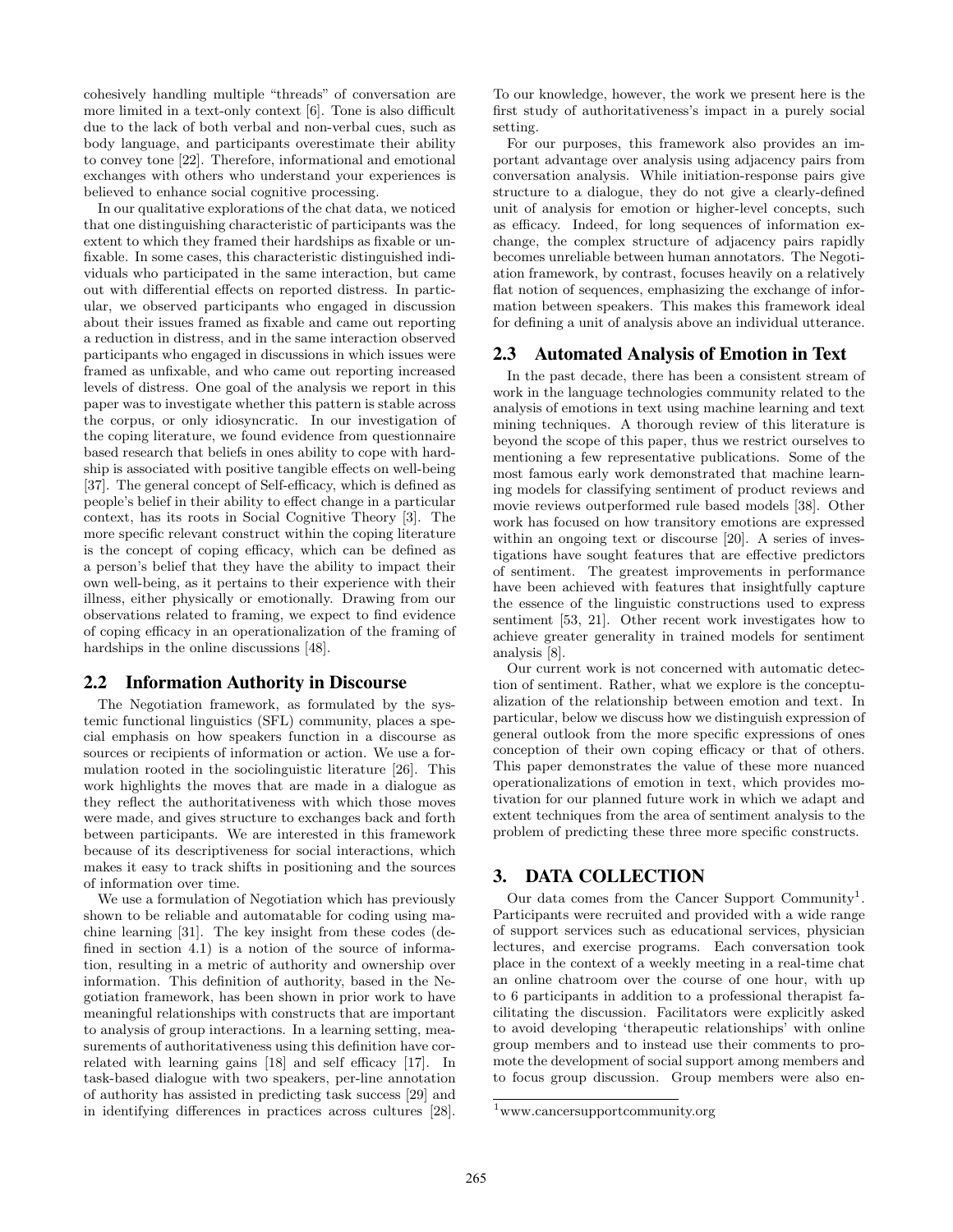| K2 |         |              |              | С             | [M], fast question, did your son have a biopsy?                                  |
|----|---------|--------------|--------------|---------------|----------------------------------------------------------------------------------|
| K2 |         |              |              | $\mathcal{C}$ | or does that happen when he comes home                                           |
|    | Κ1      |              |              | V             | i have 3 dogs.                                                                   |
|    | Κ1      |              |              | V             | 2 are new puppies so they keep me happy.                                         |
|    | K1      |              |              | V             | man's best friend                                                                |
|    | f       |              |              | S             | :-D                                                                              |
|    | $\circ$ |              |              | С             | and women                                                                        |
|    | K2      |              |              | J             | what kind of dogs????                                                            |
|    |         | Κ1           |              | $\mathcal{C}$ | [D], I keep seeing that you are typing and then it stops                         |
|    |         | K2           |              | $\mathcal{C}$ | how are you doing this week                                                      |
|    | Κ1      |              |              | V             | i feel ery surrounded by women lol.                                              |
|    | K1      |              |              | V             | the puppies are a maltese/yorkie mix and the full grown is a pomaranian/yorkie.  |
| Κ1 |         |              |              | М             | No, he did not have a biopsy.                                                    |
| Κ1 |         |              |              | М             | The surgeon that he saw examined him and said that by feel, he did not think the |
|    |         |              |              |               | lump was cancerous, and he should just wait until he got home and saw a surgeon  |
|    |         |              |              |               | to see what he suggested.                                                        |
| f  |         |              |              | С             | that has to be very hard                                                         |
|    |         |              | $\mathbf{o}$ | М             | A question, however- [J], you would probably know.                               |
|    |         |              | K2           | М             | He was told that they could not just do a needle biopsy, that he would have to   |
|    |         |              |              |               | remove the whole lump in order to tell if it was malignant.                      |
|    |         | $\mathbf{O}$ |              | D             | Yes.                                                                             |
|    |         | K1           |              | D             | I was waiting for [M] to answer.                                                 |
|    |         |              | Κ1           | J.            | That sounds odd to me                                                            |

Table 1: An example excerpt with Negotiation labels and threading structure annotated.

couraged to interact using an asynchronous discussion board during the week; those posts are not studied in this paper.

This corpus provides the opportunity to study support groups from a fresh angle. Studies of online support groups have mostly focused on bulletin boards or forums [4]. In our work, on the other hand, we study chatrooms, which allow for a synchronous discussion that is not supported by forum discussions. Previous work has described facilitators' perceptions of differences between F2F and online support groups [36]. Limitations of the medium are the primary concern, including difficulty pacing the discussion and creating cohesion within the group.

In addition to contributing to the literature on online support, our collected corpus allows us to investigate issues related to a distinct flavor of group discussions than what has been the object of study within the language technologies community. Freely available benchmark corpora are more limited in scope than our corpus along a variety of dimensions. For example, the well known Switchboard corpus contains telephone conversations, but is limited to two speakers, and each conversation averages only six minutes in length [13]. Aoki et al. [2] studied floor-taking in small-group sociable talk, and had large groups of up to ten speakers, but studied only seven one-hour conversations. These studies involved spoken language interactions, and therefore do not directly address the question of group participation in a chatroom setting. In online synchronous interactions, [10], studying IRC chatroom thread disentanglement, performed their experiments on a corpus of one conversation held over two hours, totalling 1,500 utterances, while [44] collected approximately 1,600 utterances in the context of classroombased text message threads.

By contrast, our conversations are held between many speakers, in a chatroom setting, and persist over a total of one hour each. Our corpus consists of 21 such conversations totalling 9,365 lines of chat. In addition, our unlabelled data, which may be useful for future work, has over 2,000 such conversations spanning hundreds of users over the course of five years. Therefore our study, though larger than any known previous work on chatroom dynamics at this fine-grained level of analysis, has massive room for growth in our future work.

What makes our corpus particularly valuable for addressing our question about how language processes encode evidence of reflecting stress and processing stress is the inclusion of a per-user, per-conversation self-reported measure of distress. Upon entering and exiting the chatroom, participants were asked to mark their level of distress on a scale from 0 to 10, with non-response left available as an option. In assembling our corpus of 21 conversations, we selected only those with a high response rate on distress indicators. Thus, in no conversations that we sampled did more than one speaker provide a non-response to the distress measure. To the extent that we are successful in learning which features of conversational interactions encode the process of reflecting stress or processing stress, these features will have the potential to offer insight into these processes even in the absence of these external metrics.

# 4. ANNOTATION

Our analysis uses two levels of data annotation. These conversations were annotated for information sharing and authority with the Negotiation framework [26], a sociolinguistic framework descring these factors in conversation. These annotations are made per-line. Next, we group the turns into threads, using the structure from the turn-level Negotiation coding as an intermediary. Finally, we annotate coping efficacy and sentiment at the level of threads. In this section we describe each of these annotation schemes in detail.

# 4.1 Information Sharing

The Negotiation coding scheme attempts to code informa-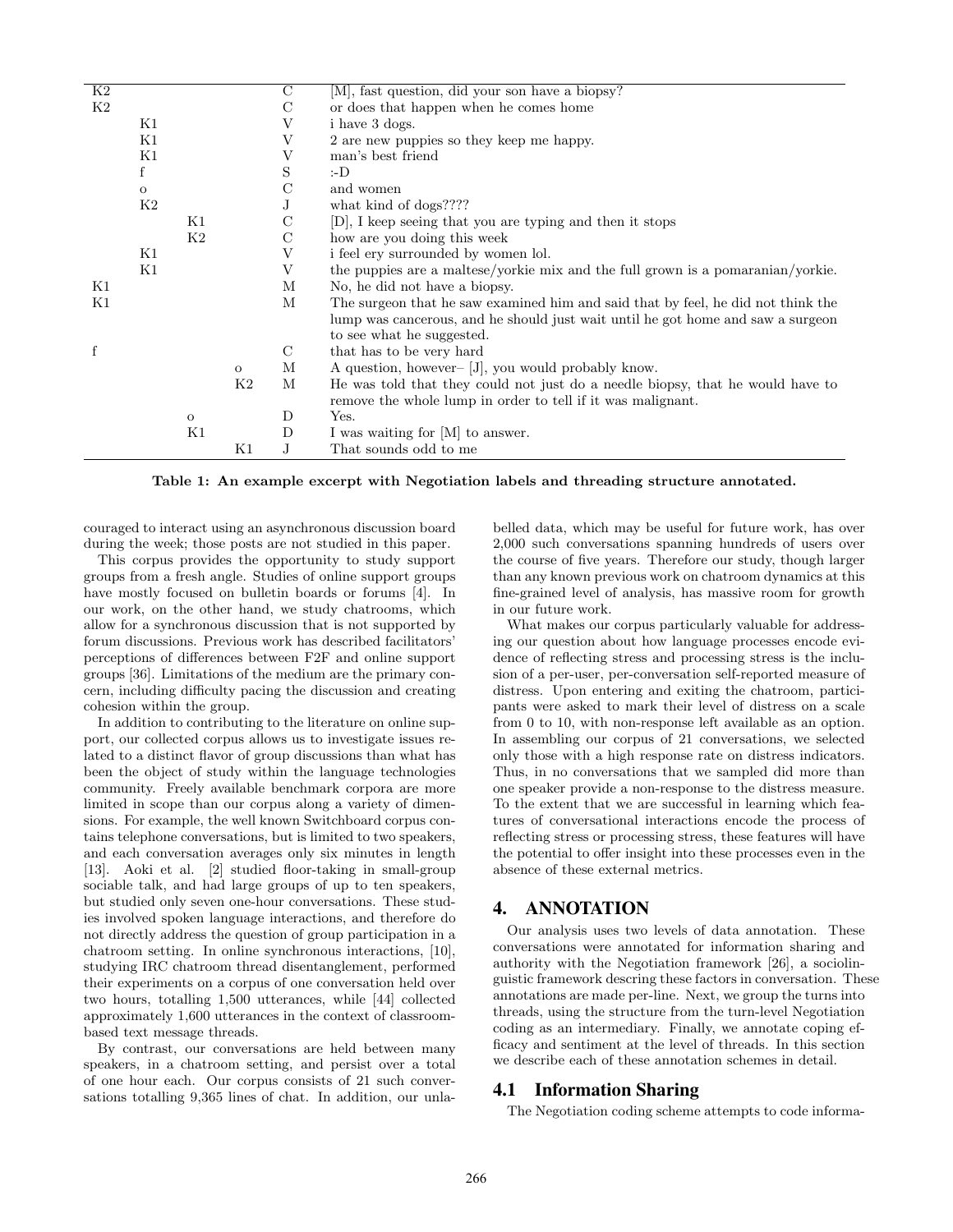tion exchange on a turn-by turn basis. To this end, we use the following annotations:

- Utterances containing new information are marked as K1, as the speaker is the "primary knower." These utterances can be either opinions, retelling of narrative or other contextualized information, or general knowledge about the world, for instance about medicine or hospital procedures.
- Utterances requesting information are marked  $K2$ , or "secondary knower,"when the speaker is signalling that they want information from another speaker in the dialogue.
- Social feedback moves are labelled f, when there is clear sentiment attached but no new content. This can include emoticons, as well as fixed expressions such as "good luck" or social niceties, such as thanking or friendly banter.
- Moves which directly subvert or contradict a previous move are labelled ch, for challenge. These lines are more than just disagreement, which is labelled a K1 - instead, a challenge move rejects a premise from a previous turn.
- All other moves are labelled o. This includes for example typo correction, delaying or attention grabbing moves, or moves for tracking of the conversation (such as naming the target of an upcoming move).

There are multiple advantages to using the Negotiation framework to annotate information exchange. First, it has well-defined notions of what does or does not count as information exchange, meaning that inter-annotator reliability is achievable at a high level. Second, there is a notion of sequences, with internal constraints on ordering of labels based on observed attributes of language use. For instance, a K2 move should not follow a  $K1$  move in the same sequence, and a speaker should not give a K1 move in response to their own  $K2$ . A full treatment of these constraints is given in [31]. In that work, this layer of structure was built into machine learning models to enhance the accuracy of those systems for automated coding.

One final attribute that we can define based on Negotiation labels is the authoritativeness of a speaker. This construct refers not to the control over a discourse directly, but rather to the source of information in a discourse. Using Negotiation labels, we can define authoritativeness as a continuous variable, assigned per speaker, based on their ratio of information sharing to requesting:

$$
Auth(S) = \frac{\# K1}{\# K1 + \# K2}
$$
 (1)

This framework is not specifically dedicated to the domain of chatrooms nor does it have any codes related specifically to cancer ,support groups, or even the medical domain. This is advantageous for the prospect of future work using these annotations. In the language technologies community, automatic coding of information exchange, including the Negotiation framework, has rapidly been advancing. This is likely to benefit our work more quickly if the models built for other domains can be easily transferred to our data. Therefore, we do not attempt to refine these categories for a topic-specific set of codes.

# 4.2 Defining Threads

Earlier in this paper we discussed the notion of threads as a series of sequences, potentially entangled, that are based on a shared topic. In this section, we elaborate on their definition and describe ways in which we have annotated thread-level behavior.

It is easy to observe that social talk, especially that with multiple participants, often diverges into separate simultaneous conversations, which we term threads. These behaviors have been studied quantitatively before through the lens of conversation analysis [2], inspired by social science, or through discourse coherence [10], a more information theoretic approach. Others have framed the problem as a topic detection [5] or information retrieval [44] task. We attempt to capture aspects of each of these approaches in our annotation. Humans can navigate these conversations with ease, even in unfamiliar environments. Threading is occasionally discussed explicitly in our chatroom data, e.g.:

- S: I know you said you have some trouble with all the jumping around that happens online.
- S: Are you okay with it now? Have you gotten used to it? I know it's a little more so with more folks?

M: Yes, it's better now.

M: I just post a response and don't worry so much about being out of sequence.

S: [M], good!

B: that's the only way to do it [M] we all just try the best we can.

B: it helps to direct your answer to the person who made a statement that you are replying to.

For our annotation, we begin with Negotiation sequences as our unit of analysis. These sequences, based on constraints, are useful as a stepping stone to defining threads. We group sequences based on their topic using intuitive judgements, along with heuristic rules - for instance, connecting sequences based on anaphora or coreference to entities in a previous sequence.

#### 4.3 Thread-Level Annotations

For each of these threads, we wish to assign each user participating in those threads an annotation describing their attitude, especially as it relates to coping efficacy. We use the following annotation schemes:

#### *4.3.1 Sentiment*

We mark each user as expressing positive  $(1)$ , neutral  $(2)$ , or negative (3) sentiment. Positive sentiment includes affect as well as many social supportive moves or expressions of hope, while negative sentiment can include uncertainty or worry in addition to affect. All annotation of sentiment was performed manually and holistically based on the entire content of a user's contribution to a thread, rather than relying on keyword-based or machine learning approaches, which are vulnerable to sparsity of evidence in the highly contextual chat domain our data is drawn from.

#### *4.3.2 Coping Efficacy*

In this work we define efficacy specifically as it relates to coping with illness, and perform annotation on each thread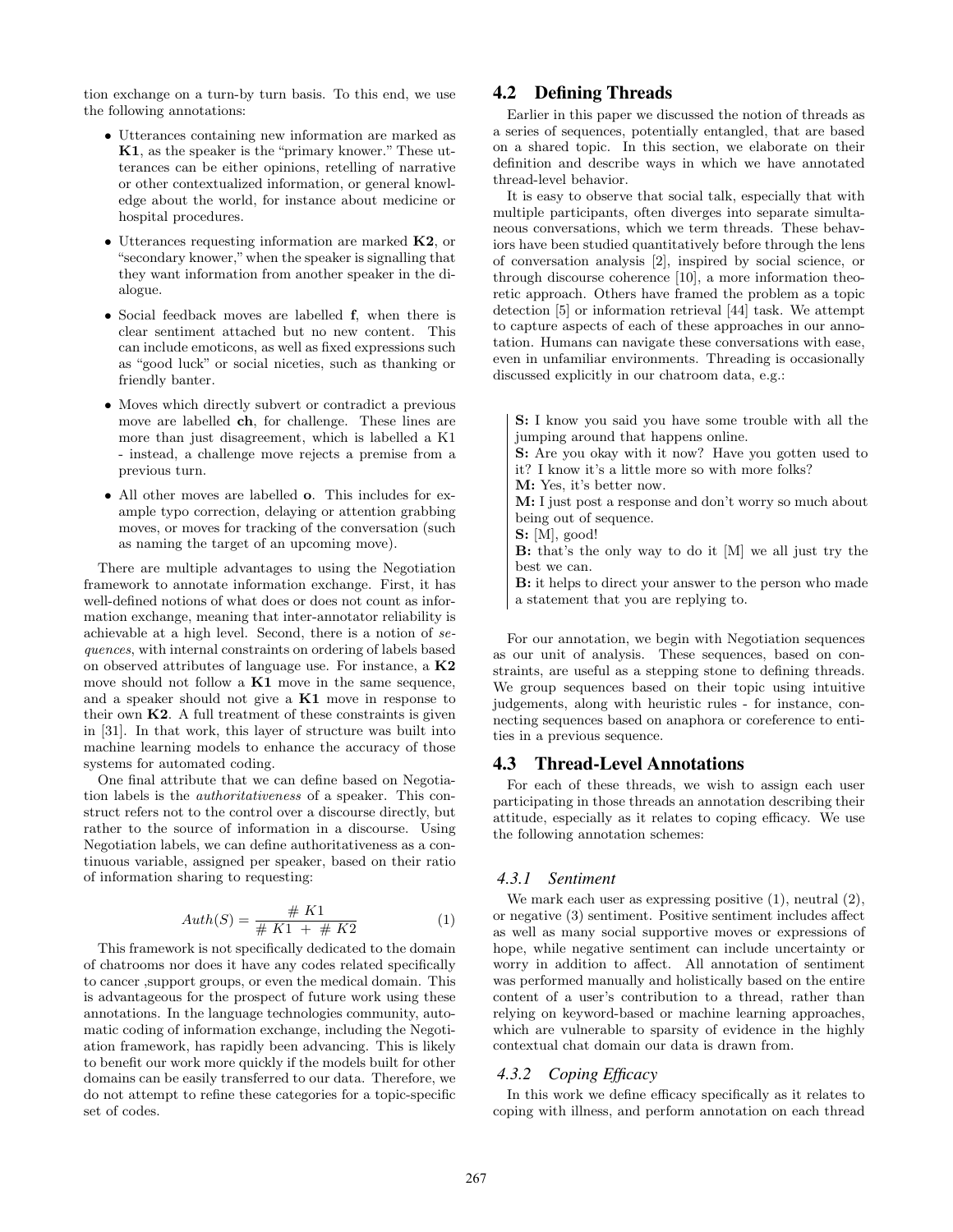in two passes. First we identify whether a person expressed any content related to their belief in the ability to effect change or well-being. This is the efficacy identification task. Then, for those cases where expressions of efficacy were identified, we assign a grade for positive (1), conflicted (2), or negative (3) efficacy; this is the rating task. Because of the nature of these groups, we assume that mentioning efficacy without an explicit marker of affect is positive. Therefore, our middle variable represents cases where explicit indicators of both positive and negative efficacy were present in the same span. Importantly, we measure both self-efficacy, a person's belief about their own ability to effect change, and other-efficacy, the encouragement or support given to others that they can effect change in their own lives.

To illustrate by example, negative efficacy often takes the form of doubt or uncertainty, in both other- and self-efficacy:

B: how the hell can I say yes when I don't know how I'll be in April or even if I'll be in April

Positive efficacy, on the other hand, is often characterized by certainty, confidence, or, especially in the case of otherefficacy, advocacy for plans of action:

I: It's about taking control of your life and not allowing cancer to take control of you. I: And enjoying life, too!

While the examples so far have matched positive efficacy with positive sentiment, the two annotations are not always correlated. In the case of negative efficacy, we see that the feeling is often softened with positive sentiment, while positive efficacy is often tempered or restrained by the real problems faced in difficult situations:

D: just an incurable cancer eating away at my bones, it could be worse!

A: I have your encouragement, which after a day like today, is priceless.

A: even if my attitude is in the cellar at the moment.

#### *4.3.3 Thread Ownership*

To tie the notion of information sharing into our annotation of threads, we define thread ownership. This term is meant to define the user who holds the floor in a thread, sharing the most information on the topic of that thread. We assign ownership based on the user that gives the most K1 moves in a thread. All lines and sequences in that thread are designated as "owned" by the user, as they are related to the topic they are sharing information on.

This construct allows us to not only measure amount of information shared, but also the response of other group members to that information. For instance, without this notion, it would be difficult to assign f moves to a particular user for calculating positive social feedback. With the notion of thread ownership we make the simplifying assumption that all f moves in a thread are directed at the thread owner. Conceptually, we use this as a proxy measure of the amount

| Annotation                    | Reliability     |
|-------------------------------|-----------------|
| Negotiation                   | $\kappa = 0.70$ |
| Thread Segmentation           | $f = 0.75$      |
| Self-Efficacy Identification  | $\kappa = 0.73$ |
| Self-Efficacy Grading         | $r = 0.72$      |
| Other-Efficacy Identification | $\kappa = 0.77$ |
| Other-Efficacy Grading        | $r = 0.75$      |
| Sentiment                     | $r = 0.68$      |

Table 2: Inter-annotator agreement across multiple layers of annotation.

of social feedback an individual member receives over the course of a chat.

#### 4.4 Inter-annotator Reliability

Fundamentally, the analysis we present here relies on handcoded data. Our annotations span multiple levels and we ensured that each level was reliable. Therefore, for each annotation scheme, we iteratively developed a coding manual while testing the inter-rater reliability between two annotators. During these evaluations, neither annotator was aware of the others' annotations. Once we established a coding manual that achieved high reliability, all data for a particular scheme was annotated by a single annotator. For efficacy, because many threads contain no efficacy indicators, each annotator completed two conversations, instead of one, to gather enough data points for a meaningful kappa between annotators.

Our annotations are not all performed at the same level and cannot be evaluated identically. For Negotiation coding, each possible label per line is independent, so we can use the standard kappa metric. For graded thread-level annotations, we wish to account for "near-miss" labels. Efficacy must first be annotated as either present or not present; for this evaluation we use kappa agreement. Sentiment and efficacy (when identified as present) both can be annotated in a range from 1-3. To measure the agreement between annotators we use correlation coefficient. For thread disentanglement within a chat, the standard evaluation metric is the micro-averaged f-score [10], and we use the measures from prior work to compute this f-score. All evaluations of agreement are presented in Table 2 and all are high.

# 5. PREDICTION EXPERIMENTS

The previous section defined two levels of annotations. The first (the Negotiation framework) is primarily linguistic in nature, and is annotated on a turn-by-turn level. The second (sentiment and efficacy) is primarily social and based on a holistic evaluation of behavior, rather than particular linguistic indicators. In this section, we turn to the question of how these dimensions interact with self-reported stress levels.

We wish to test two aspects of stress prediction. First, how well can a model discern a person's overall stress level, based on their behavior in a chat? Second, can a model detect the impact that the chat will have on stress level? What elements of chat behavior result in lowered stress selfreporting on exit? This value ranges from 0 to 10, though in the sampling of the data set used in this work, no user recorded a value higher than 8.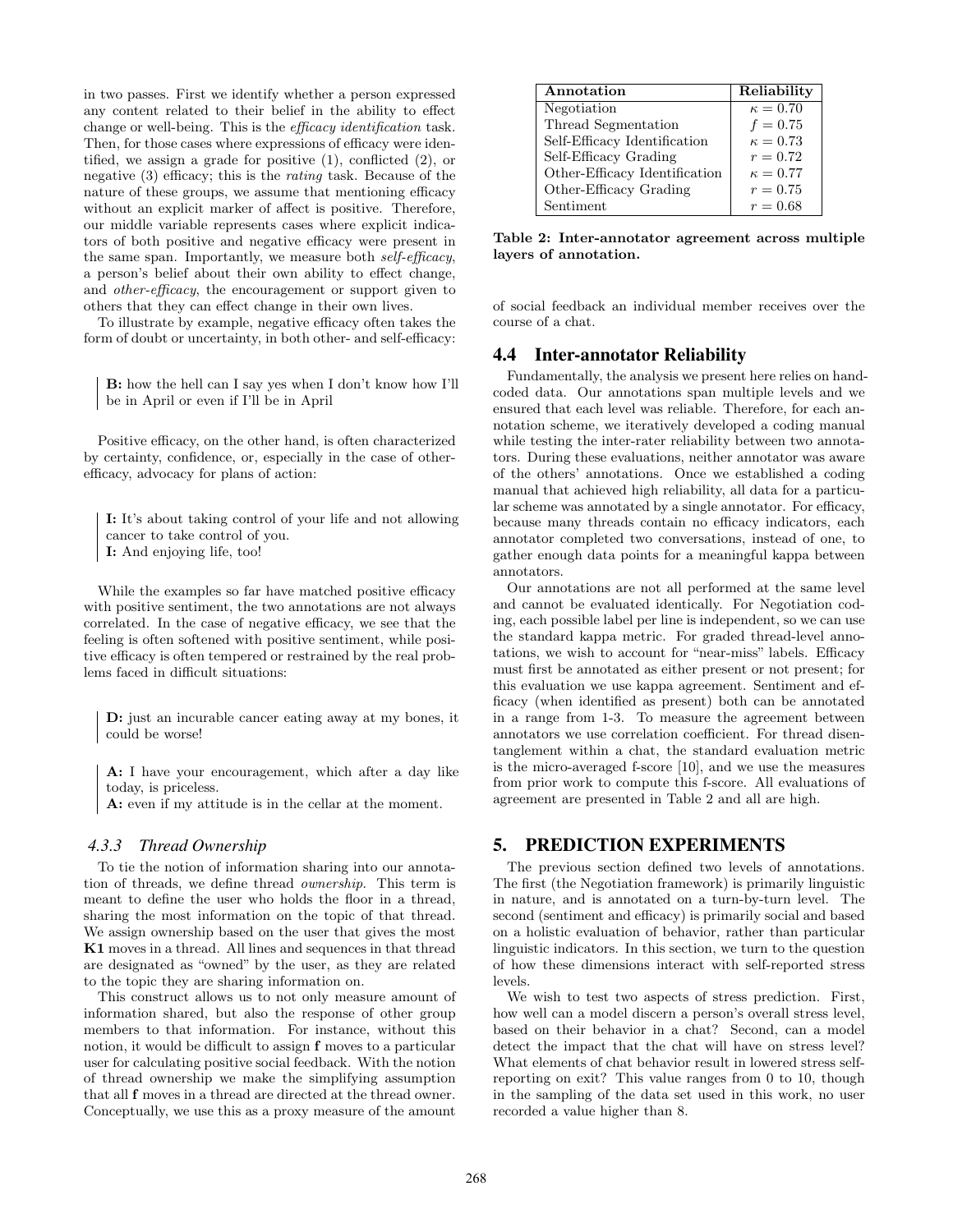# 5.1 Prediction with Thread-Level Annotations

To refine our understanding of social cognitive processing, coping efficacy, and their relation, we test the amount of variance explained with our thread level annotations. We first calculate the average self-efficacy, average other-efficacy, and average sentiment of each participant. For a given speaker S, we calculate their sentiment, self-, and otherefficacy scores  $Eff(S)$  as the weighted average over the threads in which they expressed a non-zero score.

We evaluate the impact of our measurements using two metrics. The first is the amount of variance in stress (either entrance or shift) that is explained by this variable in a regression. For this we measure both the impact of a feature alone (a regression with one factor) and the impact of incrementally adding that feature to a multiple regression. In each table listed below, we list features in the order they were added to this multiple regression, so that we can list a third value, showing the improvement in the model's  $r^2$  by adding that feature. The second measurement that we use to evaluate a model is quadratic loss, also known as mean squared error, based on the model's fitted value for a data point and that data point's actual value.

$$
Eff(S) = \sum_{t \in T} \frac{\# \ S \ lines \ in \ t}{\# \ S \ lines \ total} \times Eff(S, t)
$$
 (2)

This provides three variables representing the sentiment, self-efficacy, and other-efficacy of each speaker. We demonstrate their explanatory power in two models: entrance stress and shift in stress over the course of a conversation. For these analyses, we exclude speakers who were facilitators; we also do not include speakers who did not express any positive or negative self- or other-efficacy over the course of an entire conversation. This results in  $n = 68$  total data points across 21 conversations.

First, we perform a multiple regression predicting the entrance stress level of users. The results of this regression are given in table 3. This essentially means we are measuring the impact that incoming stress has on the behavior that is subsequently observed. We see that sentiment is predictive of entrance stress levels, while efficacy measures have essentially no impact. This is consistent with the commonlyassumed static view of sentiment.

| Annotation     | Variance Explained |       |       |            |
|----------------|--------------------|-------|-------|------------|
| Variable       | Alone              | Cum.  | Gain  | <b>MSE</b> |
| Sentiment      | .2763              | .2763 |       | 2.436      |
| Self-Efficacy  | .0517              | .2774 | .0011 | 2.432      |
| Other-Efficacy | .0000              | .2886 | .0112 | 2.394      |

Table 3: Variance in entrance stress explained by each thread-level measure of language affect.

Next, we perform a multiple regression predicting exit stress. Entrance stress is included as a variable in the regression, essentially meaning that our variables are predicting the residual impact of the conversation. The results of this multiple regression are shown in table 4. This regression indicates that entrance stress is the most important factor in determining exit stress.

The key finding from this regression is that while sentiment is useful in predicting the incoming stress of a user, the predictive power of sentiment analysis for shifts in stress

| Annotation      | Variance Explained |       |       |            |
|-----------------|--------------------|-------|-------|------------|
| Variable        | <b>Alone</b>       | Cum.  | Gain  | <b>MSE</b> |
| Entrance Stress | .5101              | .5101 |       | 1.166      |
| Self-Efficacy   | .1193              | .5454 | .0353 | 1.082      |
| Other-Efficacy  | .0479              | .5836 | .0382 | 0.991      |
| Sentiment       | .1955              | .5854 | .0018 | 0.987      |

Table 4: Variance in residual exit stress explained by each measure, indicating the impact of efficacy on coping during a conversation.

due to chat is then limited. Instead, indicators of efficacy show the strongest predictiveness. Between other- and selfefficacy, over 7% of variance is explained over the baseline. Interestingly, self-efficacy and other-efficacy are not significantly correlated. This suggests that there are distinct motivations behind expressing high coping self-efficacy and encouraging high efficacy among others.

#### 5.2 Prediction from Language Behaviors

At a high level, we have now shown the impact of sentiment and efficacy behaviors. Sentiment is highly correlated with entrance stress levels, but is not predictive of shift in stress over the course of a conversation. Contrastingly, entrance stress has no bearing on efficacy, but the levels of efficacy expressed in a conversation indicate the degree of stress reduction upon exiting. We now reanalyze those behaviors through the lens of language behaviors at the turn level. Again, we study both entrance stress and shift in stress. Our goal is to test whether convergent evidence for these behaviors exists on the level of information sharing.

We perform a machine learning regression experiment. We developed multiple indicators of linguistic behavior and use them as a feature space to predict the entrance stress of participants. Feature selection and regression were performed using the LightSIDE machine learning toolkit [30]. From our large set of linguistic features, we perform correlation-based feature subset selection [16] to find a small number of predictive, uncorrelated features. Linear regression is performed using the M5P algorithm [51]. Experiments were performed using leave-one-out cross-validation, where for each fold a regression model is trained on 20 conversations and evaluated on the final, held-out conversation.

To evaluate performance of our model, rather than discussing specific weights on the final regression model, we instead show coverage of different features across folds. Because each fold is trained separately, feature selection will give different results. In the tables below we list only the features that occurred in at least 4 of the 21 folds. Again, we first attempt to predict entrance stress; we then attempt to predict the residual shift in exit stress after taking entrance stress into account. For the first task of predicting entrance stress, the most frequently selected features are shown in table 5.

Our model for predicting change in stress must be conditioned on the entrance stress of a speaker. Therefore, to perform machine learning on shift, we attempt to predict the residual change in stress after performing a regression based on entrance stress. Because users with an entrance stress level of 0 essentially always remain at 0, we exclude those cases from our training set. This results in a total of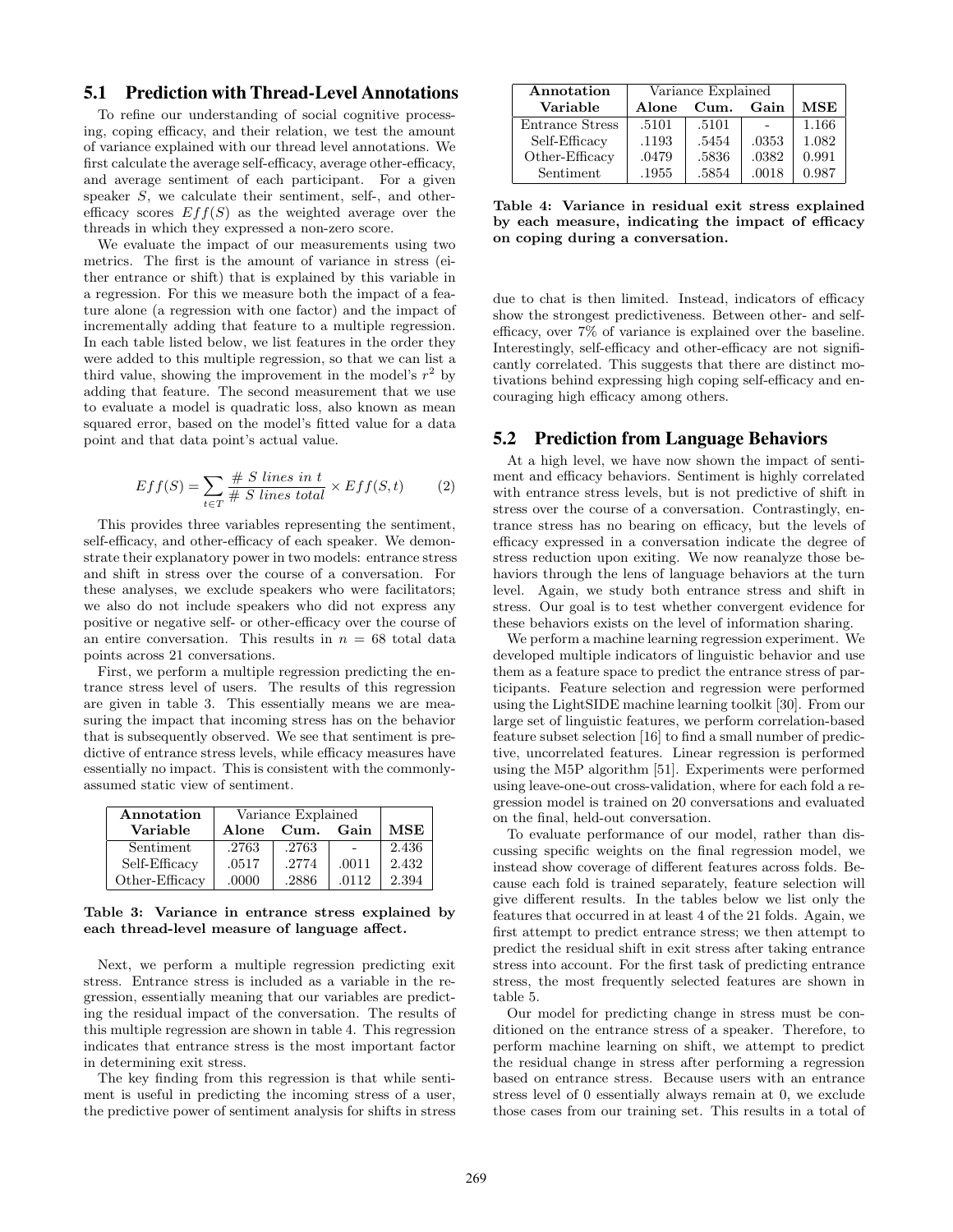| Feature                                    | Folds | <b>High Stress</b> |  |
|--------------------------------------------|-------|--------------------|--|
| $% K2$ Lines                               | 20    | Fewer K2 lines     |  |
| # Owned Sequences                          | 20    | More ownership     |  |
| Authoritativeness                          | 4     | Less authority     |  |
| More feedback<br>$#$ Seqs with f Responses |       |                    |  |
| Average $r^2$ (cross-validation): 0.217    |       |                    |  |

Table 5: Variance in entrance stress explained by utterance-level language annotations.

| Feature                                 | <b>Folds</b> | <b>Stress Reduction</b> |  |  |
|-----------------------------------------|--------------|-------------------------|--|--|
| $\#$ Owned Sequences                    | 20           | More ownership          |  |  |
| % K2 Lines                              | 11           | Fewer K2 lines          |  |  |
| Authoritativeness                       | 10           | Less authority          |  |  |
| $%$ ch lines                            | 9            | Fewer ch lines          |  |  |
| Average $r^2$ (cross-validation): 0.138 |              |                         |  |  |
|                                         |              |                         |  |  |

Table 6: Variance in exit stress residual explained by utterance-level language annotations.

 $n = 49$  users for this experiment. The results of this machine learning experiment are given in table 6.

The results of these models are in line with the higher-level constructs from our first set of experiments. Language behaviors account for over 20% of variance in entrance stress, similar in scale to the performance of sentiment annotation. Meanwhile, after accounting for entrance stress, language behaviors as we have represented them account for an additional 13.8% of variance in the residual shift.

Qualitatively, we find that the features which are used by the model align with our findings from section 5.1. The most important indicators of an individual's stress are related to information sharing. In most folds, the feature indicating the percent of K2 moves, along with sequence ownership, are the strongest (or only) predictors. Users with high incoming stress tend to request less information from others, as a percentage of their time, and share much more information, in absolute terms. Both insights are valuable. The first suggests that users experiencing high stress do not take on the facilitative, conversation-leading role that would be indicated by a high percentage of K2 moves. Instead, their contributions are more focused on either sharing their own information, or taking on a less engaged role in the discussion, primarily providing feedback to others. Next, the inclusion of ownership rather than K1 count alone suggests the group process behavior of "rallying around" stressed individuals. On a further group process level, we see empirical evidence of feedback moves being used more frequently for stressed individuals. More social feedback from others is indicative that the user came in with a high stress level.

The Authoritativeness feature plays a curious role, as it at first glance is weighted counter to our hypotheses on information sharing. However, this is a peculiarity in the regression - when authoritativeness is selected as a feature, the initial intercept of the regression is much higher, indicating very high stress; but the weighting for the  $\%$  K2 lines feature is also higher. This suggests two alternative models. In one, predicted stress is assumed to be very high, and is drastically lowered by behaviors eliciting information from others. In the other, predicted stress is affected primarily through thread ownership, which indicates information sharing, and the impact of information requests is less drastic. Both models fit the social cognitive processing hypotheses emphasizing information sharing.

We observe similar features selected by the stress reduction model compared to the entrance model. This is expected, as users entering with high stress inherently have more room for stress reduction. The two features used most frequently for predicting entrance stress continue to appear in this context. The weighting, however, tends to give less weight towards information requests and more towards ownership. An interpretation of this model is that while speakers with high entry stress do not tend to ask for information from others, it is not this lack of questioning that leads to stress reduction. Rather, the lack of questioning is an artifact of the high entry stress, and it is the process of sharing information that is most highly indicative of stress reduction.

Social feedback from other speakers is not included in the stress reduction model, while it is occasionally included in the entry stress prediction model. This suggests that while users may respond strongly to negative sentiment and high entrance stress by giving support, it is less necessary to have explicit support, and more important merely to have an environment conducive to sharing and disclosure. In contrast, a factor that appears in the stress reduction model that does not appear in entrance stress involves ch moves. These moves are rare in our corpus. When they do appear, it is usually on topics unrelated to their illness. This suggests that these support groups do avoid direct challenges in supportive contexts; such negative moves occur only outside of the context of illness, aligning with theory from social cognitive processing on reducing social constraints and allowing disclosure.

# 6. CONCLUSIONS

This work presents an empirical study of the emotional and social functions of online support group chatrooms. Emotional states are a fluid attribute and do not fit well into a single numeric value, especially when discussing coping with a serious illness. To this end, this work highlights multiple views of emotional affect. We measure both self-reported entrance and exit scores, as well as annotating at a thread level language use and behavior that indicates authority, information exchange, sentiment, coping self-efficacy, and belief in the coping efficacy of others.

The picture that emerges illustrates the complexity of language. The stress of a user upon entering a chatroom can assuredly be predicted using sentiment analysis techniques on their language. However, we find that there is little added value from sentiment analysis when predicting improvement in stress over the course of a conversation.

Instead, we find utility in constructs from the social sciences related to information sharing and efficacy. In a machine learning paradigm we used regression models to demonstrate that coping efficacy is more explanatory than sentiment. We also find that information sharing, which is closely backed by the social cognitive processing model of coping, is predictive of stress reduction. In particular, after disentangling conversation into distinct threads, we find that "ownership" of a topic - sharing your own narrative or beliefs is linked to stress reduction. These findings have important implications on the future direction of automated analysis of text, where sentiment classification continues to improve in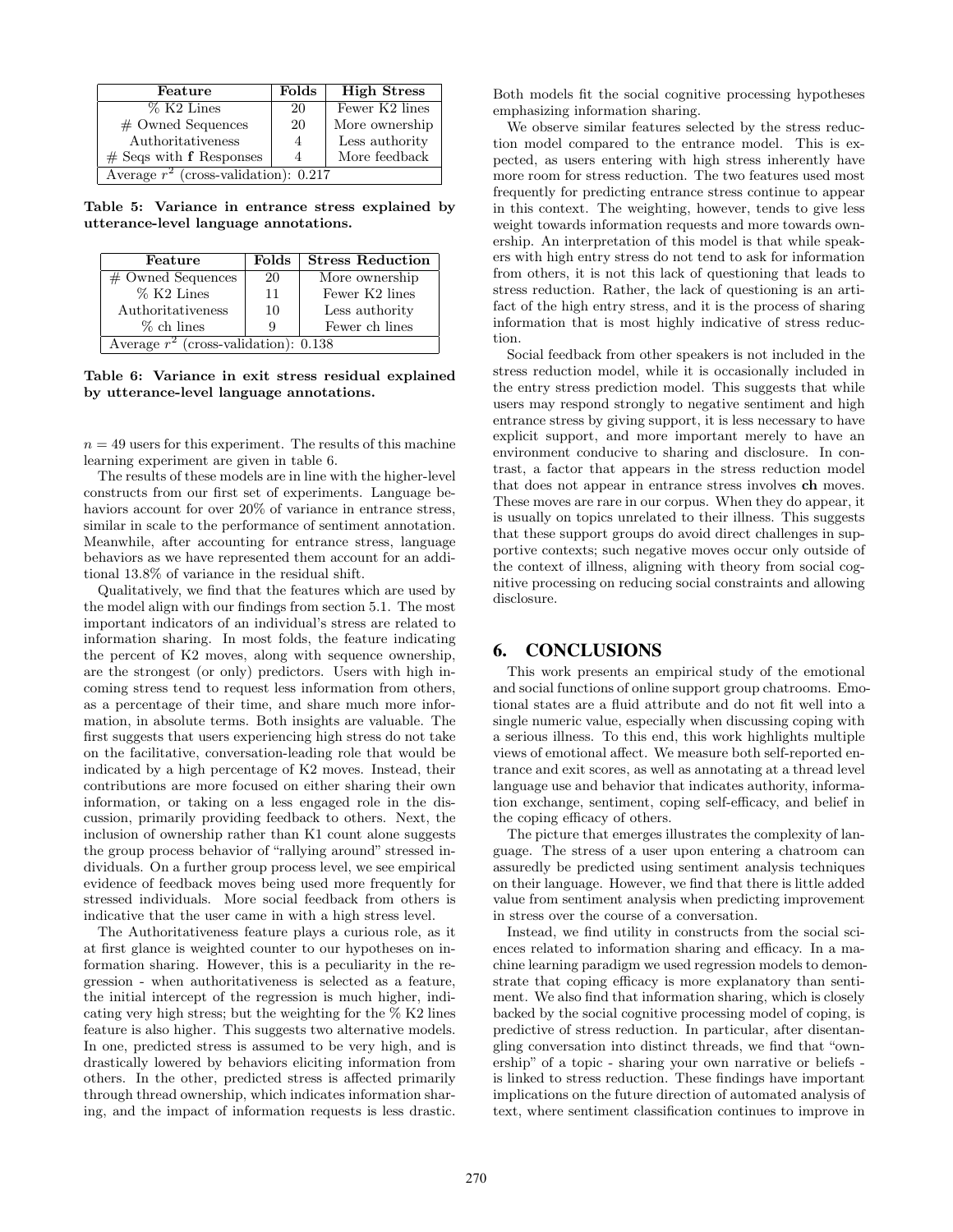performance at breakneck speed, with less attention being paid to more complex models of human emotion.

# 6.1 Future Work

These experiments were conducted on 21 conversations and nearly 10,000 lines of chat, one of the larger corpora to have ever been analyzed at this granularity. However, this is a fraction of the data available to us. Thousands of conversations within the Cancer Support Community have not been annotated or analyzed. Furthermore, our most recent work has shown that the information exchange annotations and thread structure within this dataset can be reliably annotated [27]. Automation of thread-level sentiment or efficacy annotation presents a promising direction for future work; results in related areas such as email conversations [15] and dialogue systems [9] have been effective. Thus it is likely that an ensemble of methods will allow us to annotate our entire corpus along all dimensions described in this paper.

This large-scale annotation will allow us to study many questions about the interactions of users in online support groups. Longitudinal studies of support groups have been performed in the context of discussion boards, e.g. for language adoption [34] and membership attrition [52], but studying the change in language use in synchronous communication is much sparser. In this work we have also limited ourselves to the text contributions of members; however, we have valuable information in the form of social network data, and work in social network analysis between group members may lend further insight into the group practices which are most effective for stress reduction. Automatic annotation of very large data sources, augmented by the insights gained in this paper and proven methods for group interaction analysis, will lead to a much deeper understanding of support group communication habits.

# Acknowledgements

The research reported here was supported by National Science Foundation grant IIS-0968485.

# 7. REFERENCES

- [1] Cancer support groups: A guide for facilitators. American Cancer Society, 2005.
- [2] P. M. Aoki, M. H. Szymanski, L. Plurkowski, J. D. Thornton, A. Woodruff, and W. Yi. Where is the "party" in "multi-party"? analyzing the structure of small-group sociable talk. In Proceedings of the Internation Conference on Computer Supported Collaborative Work, 2006.
- [3] A. Bandura. Self-Efficacy: The Exercise of Control. 1997.
- [4] A. Barak, M. Boniel-Nissim, and J. Suler. Fostering empowerment in online support groups. In Computers in Human Behavior, 2008.
- [5] E. Bingham, A. Kaban, and M. Girolami. Topic identification in dynamical text by complexity pursuit. In Neural Processing Letters, 2003.
- [6] S. D. Black, J. A. Levin, H. Mehan, and C. N. Quinn. Real and non-real time interaction: unraveling multiple threads of discourse. In Discourse Process, 1983.
- [7] W. C. Booth. The Rhetoric of Fiction. 1983.
- [8] H. I. Daumé. Frustratingly easy domain adaptation. In Proceedings of the Association for Computational Linguistics, 2007.
- [9] J. Drummond and D. Litman. Examining the impacts of dialogue content and system automation on affect models in a spoken tutorial dialogue system. In Proceedings of the ACL Special Interest Group on Discourse and Dialogue, 2011.
- [10] M. Elsner and E. Charniak. Disentangling chat. Computational Linguistics, 2010.
- [11] W. Geyer, H. Richter, L. Fuchs, T. Frauenhofer, S. Daijavad, and S. Poltrock. A team collaboration space supporting capture and access of virtual meetings. In Proceedings of the International Conference on Supporting Group Work, 2001.
- [12] J. Giese-Davis, A. Conrad, B. Nouriani, and D. Spiegel. Exploring emotion-regulation and autonomic physiology in metastatic breast cancer patients: Repression, suppression, and restraint of hostility. Personality and Individual Differences, 2008.
- [13] J. Godfrey, E. Holliman, and J. McDaniel. Switchboard: telephone speech corpus for research and development. In Proceedings of the International Conference on Acoustics, Speech, and Signal Processing, 1992.
- [14] S. P. Goggins, K. Galyen, and J. Laffey. Network analysis of trace data for the support of group work: Activity patterns in a completely online course. In Proceedings of the ACM Conference on Supporting Group Work, 2010.
- [15] G. Groh and J. Hauffa. Characterizing social relations via nlp-based sentiment analysis. In Proceedings of the International Conference on Weblogs and Social Media, 2011.
- [16] M. Hall and L. A. Smith. Practical feature subset selection for machine learning. In Australian Computer Science Conference, 1998.
- [17] I. Howley, D. Adamson, G. Dyke, E. Mayfield, J. Beuth, and C. P. Rosé. Group composition and intelligent dialogue tutors for impacting students academic self-efficacy. In Proceedings of Intelligent Tutoring Systems, 2012.
- [18] I. Howley, E. Mayfield, and C. P. Rosé. Missing something? authority in collaborative learning. In Proceedings of Computer Supported Collaborative Learning, 2011.
- [19] K. Hyland. Disciplinary Discourses: Social Interactions in Academic Writing. 2004.
- [20] D. Inkpen, F. Keshtkar, and D. Ghazi. Analysis and generation of emotion in texts, in knowledge engineering: Principle and technique. In Proceedings of the International Conference on Knowledge Engineering Principles and Techniques, 2000.
- [21] M. Joshi and C. P. Rosé. Generalizing dependency features for opinion mining. In Proceedings of the Association for Computational Linguistics, 2009.
- [22] J. Kruger, N. Epley, J. Parker, and Z. Ng. Egocentrism over e-mail: Can we communicate as well as we think? In Journal of Personal and Social Psychology, 2005.
- [23] R. Kumar and C. P. Rosé. Architecture for building conversational agents that support collaborative learning. In IEEE Transactions on Learning, 2011.